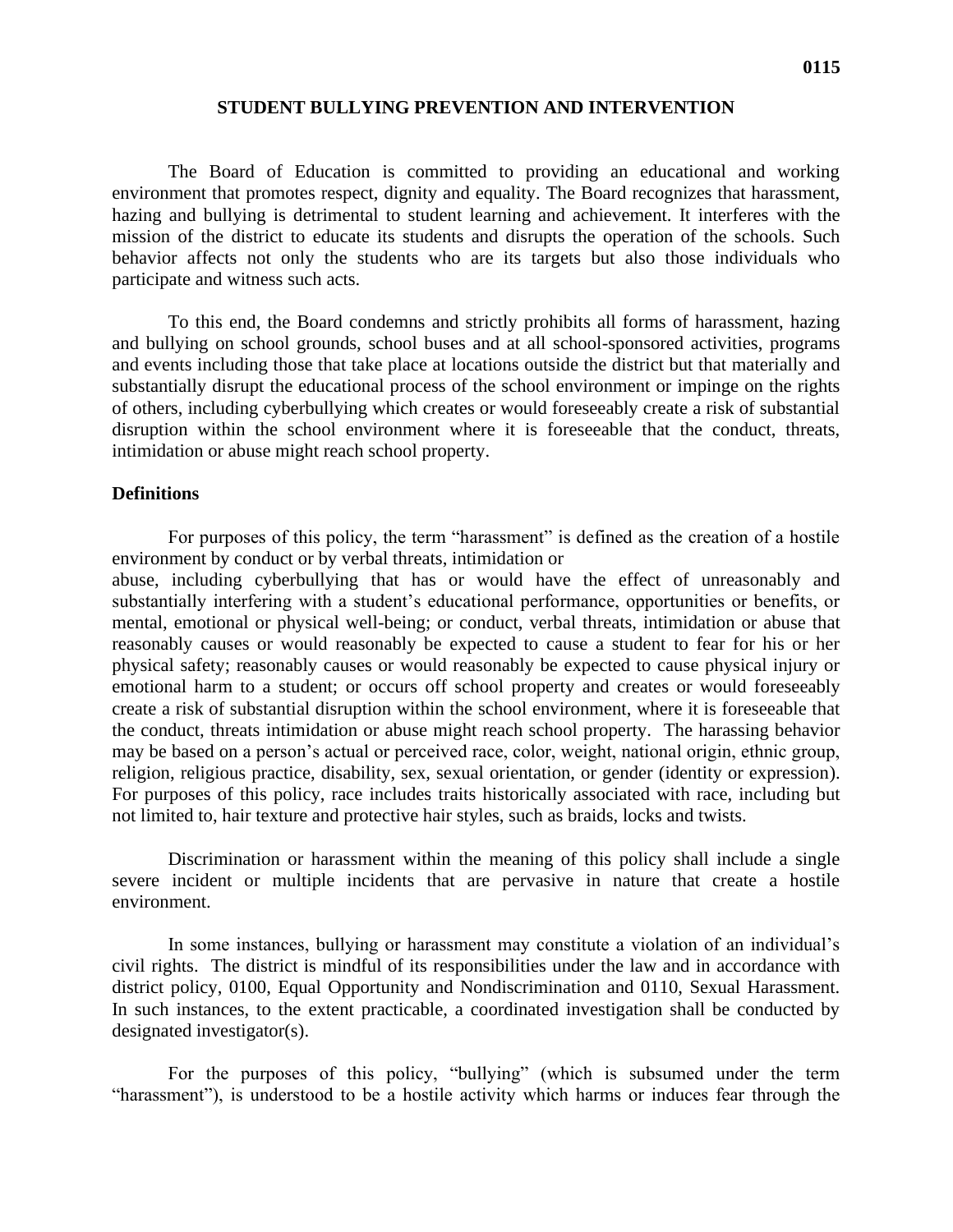threat of further aggression and/or creates terror. Bullying may be premeditated or a sudden activity. It may be subtle or easy to identify, done by one person or a group. Bullying is characterized by:

- 1. **Power imbalance**  occurs when a bully uses his/her physical or social power over a target.
- 2. **Intent to harm**  the bully seeks to inflict physical or emotional harm and/or takes pleasure in this activity.
- 3. **Threat of further aggression**  the bully and the target believe the bullying will continue.
- 4. **Terror**  when any bullying increases, it becomes a "systematic violence or harassment used to intimidate and maintain dominance."

(Barbara Coloroso, *The Bully, The Bullied & The* 

*Bystander*, 2003)

There are at least three kinds of bullying: verbal, physical and social/relational.

- Verbal bullying includes name calling, insulting remarks, verbal teasing, frightening phone calls, violent threats, extortion, taunting, gossip, spreading rumors, racist slurs, threatening electronic communications, anonymous notes, etc.
- Physical bullying includes poking, slapping, hitting, tripping or causing a fall, choking, kicking, punching, biting, pinching, scratching, spitting, twisting arms or legs, damaging clothes and personal property, or threatening gestures.
- Social or relational bullying includes excluding someone from a group, isolating, shunning, spreading rumors or gossiping, arranging public humiliation, undermining relationships, teasing about clothing, looks, giving dirty looks, aggressive stares, etc.

In the remainder of this policy and associated regulation the term "bullying" will be used to refer to harassing or hazing behaviors because that is the term most commonly used by students and parents.

# **Prevention**

The school setting provides an opportunity to teach children, and emphasize among staff, that cooperation with and respect for others is a key district value. A program geared to prevention is designed to not only decrease incidents of bullying, but to help students build more supportive relationships with one another by integrating the bullying prevention program into classroom instruction. Staff members and students will be sensitized, through district-wide professional development and instruction, to the warning signs of bullying, as well as to their responsibility to become actively involved in the prevention of bullying before overt acts occur. The components of such an effort involve the following:

- Learning about and identifying the early warning signs and precursor behaviors that may lead to bullying.
- Gathering information about bullying at school directly from students.
- Establishing clear school wide and classroom rules about bullying.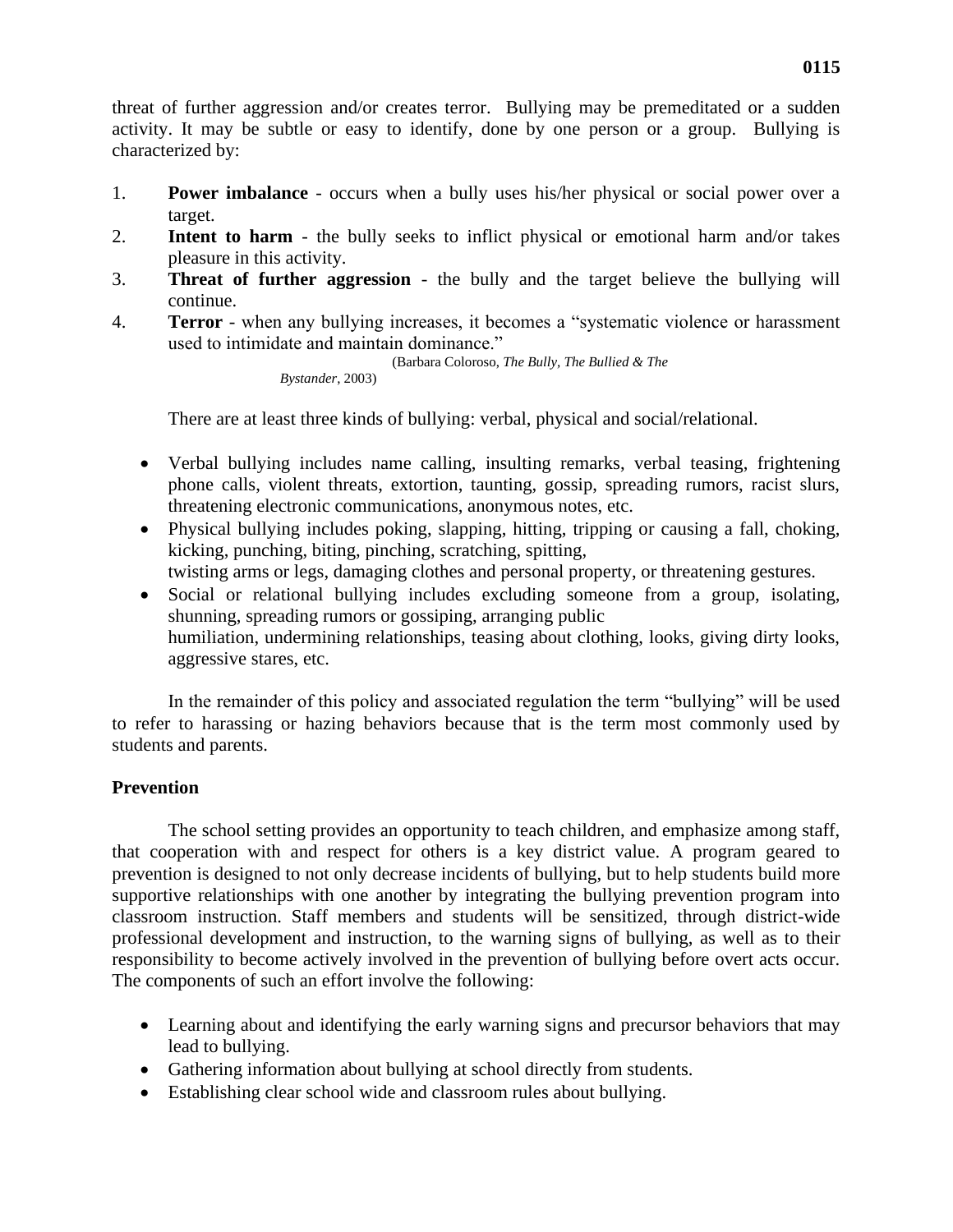- Training adults in the school to respond sensitively and consistently to bullying.
- Providing adequate adult supervision, particularly in less structured areas such as in the hallways, cafeteria and playground.
- Raising parental awareness and involvement in addressing problems.
- Providing instruction in civility, citizenship and character education that emphasizes tolerance and respect for others.

In order to implement this program the Superintendent will establish a district wide Task Force on Bullying Prevention, as well as Bullying Prevention Coordinating Committee, and the Board will designate as its annual organizational meeting a Dignity Act Coordinator who will also be a member of the task force. The district-wide task force and the school-level committee will assist the administration in developing and implementing specific procedures on early identification of bullying and other preventive strategies. In addition, the program will include reporting, investigating, remedying and tracking allegations of bullying.

### **Intervention**

Intervention by adults and bystanders is an important step in preventing escalation and resolving issues at the earliest stages. Intervention will emphasize education and skill-building. In addition, intervention will focus upon the safety of the target/victim. The district requires staff who witness or are made aware of bullying (whether by oral or written report) to make an oral report to the Superintendent or principal, or their designee, or the Dignity Act Coordinator, no later than one school day after witnessing or receiving such a report, followed by a written report to the individual to whom the oral report is made within two days of making the oral report.

## **Training**

The Board recognizes that in order to implement an effective bullying prevention and intervention program, professional development is needed. The Superintendent and the district Professional Development Team will incorporate training to support this program in the annual professional development plan, as needed. Training opportunities will be provided for all staff, including but not limited to bus drivers, cafeteria and hall monitors and all staff who have contact with students. In accordance with state law, the Superintendent shall ensure that at least one staff member is thoroughly trained in human relations in the areas of race, color, weight, national origin, ethnic group, religion, religious practice, disability, sexual orientation, gender and sex.

### **Reporting and Investigation**

Students who have been bullied, parents whose children have been bullied, or other students who observe bullying behavior are encouraged to make a verbal and/or written complaint to a teacher, coach, bus driver, social worker, counselor, supervisor, or administrator in accordance with the training and guidelines provided. At all times, complaints will be documented, tracked and handled in accordance with the regulations and procedures accompanying this policy, or, if applicable, district policy 0100, Equal Opportunity and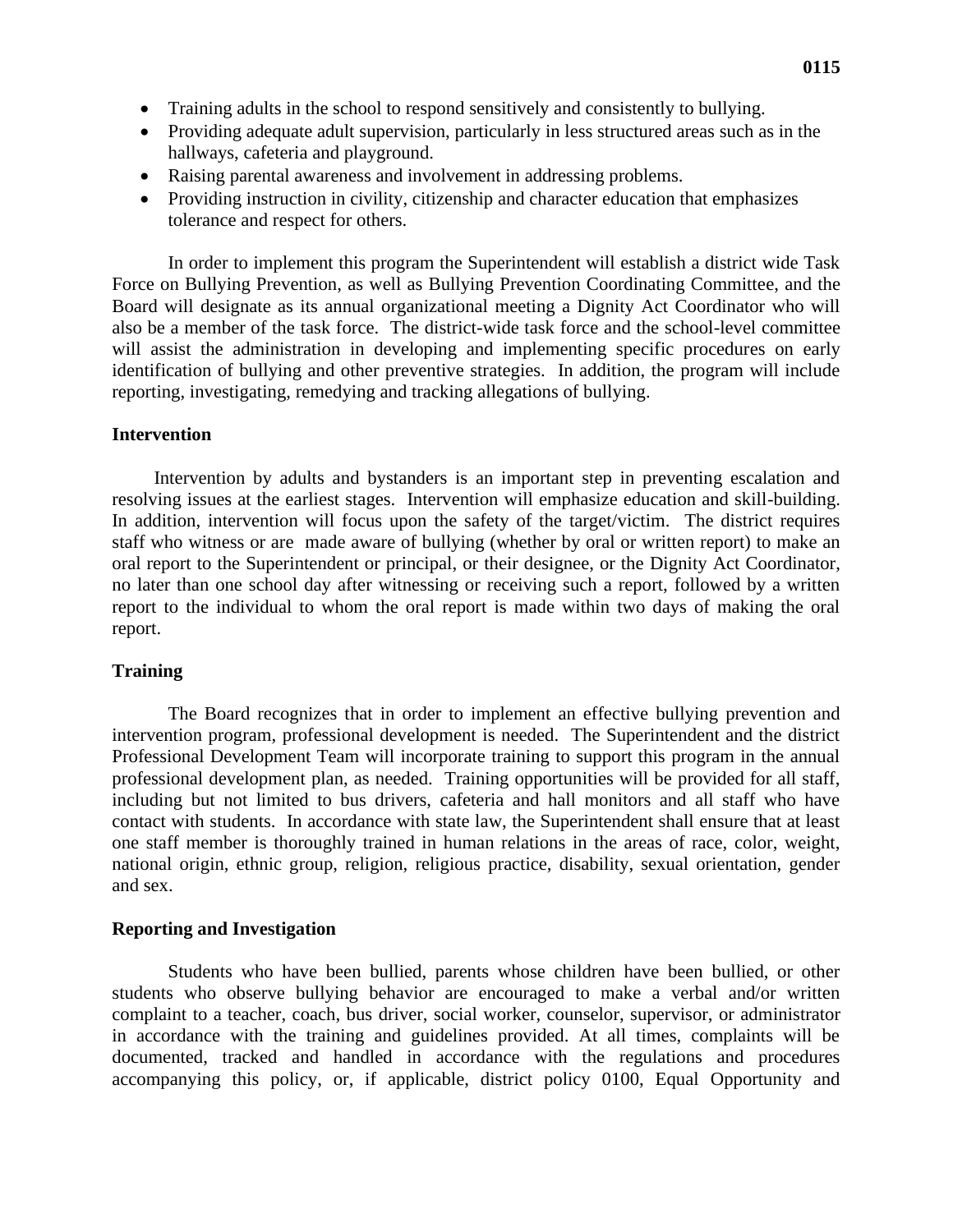Nondiscrimination or 0110, Sexual Harassment, and the district's Code of Conduct. Incidents will be included in the School Safety and Educational Climate (SSEC) system, when applicable.

At least once during each school year, the building principal will provide a report on data and trends related to harassment, bullying and/or discrimination to the Superintendent. This report will be used as the basis for submitting the annual SSEC Summary Data Collection form to the State Education Department.

There shall be a duty for all school personnel to report any incidents of student-to-student and staff-to-student bullying that they observe to their building principal or other administrator who supervises their employment, or the Dignity Act Coordinator. In addition, there shall be a further duty for all school personnel to report any incidents of student-to-student and staff-tostudent bullying of which they are made aware by students or other complainants, whether orally or in writing, to their building principals or other administrator who supervises their employment, or the Dignity Act Coordinator. Supervisors will refer the information to appropriate district staff for investigation, as designated in regulation. The report to the building principal, designee, or Dignity Act Coordinator must be made no later than one school day after witnessing or receiving a report, following by a written report to the individual to whom the oral report is made, no later than two days of making the oral report.

### **Disciplinary Consequences**

While the focus of this policy is on prevention, bullying acts may still occur. In these cases, offenders will be given the clear message that their actions

are wrong and the behavior must improve. Offenders will receive in-school guidance in making positive choices in their relationships with others. If appropriate, disciplinary action will be taken by the administration in accordance with the district's Code of Conduct, as applicable. If the behavior rises to the level of criminal activity, law enforcement will be contacted.

### **Non Retaliation**

All complainants and those who participate in the investigation of a complaint in conformity with state law and district policies, who have acted reasonably and in good faith, have the right to be free from retaliation of any kind.

### **Dissemination, Monitoring and Review**

This policy, or a plain language summary, shall be published in student registration materials, student, parent and employee handbooks, and posted on the district's website.

Each year, as part of the annual review of the Code of Conduct, this policy will be reviewed to assess its effectiveness and compliance with state and federal law. If changes are needed, revisions will be recommended to the Board for its consideration.

In addition, the Board will receive the annual SSEC data report for the building and for the district as whole, with particular attention to the trends in the incidence of bullying. Based on the review of the data, the Board may consider further action, including but not limited to modification of this policy and additional training.